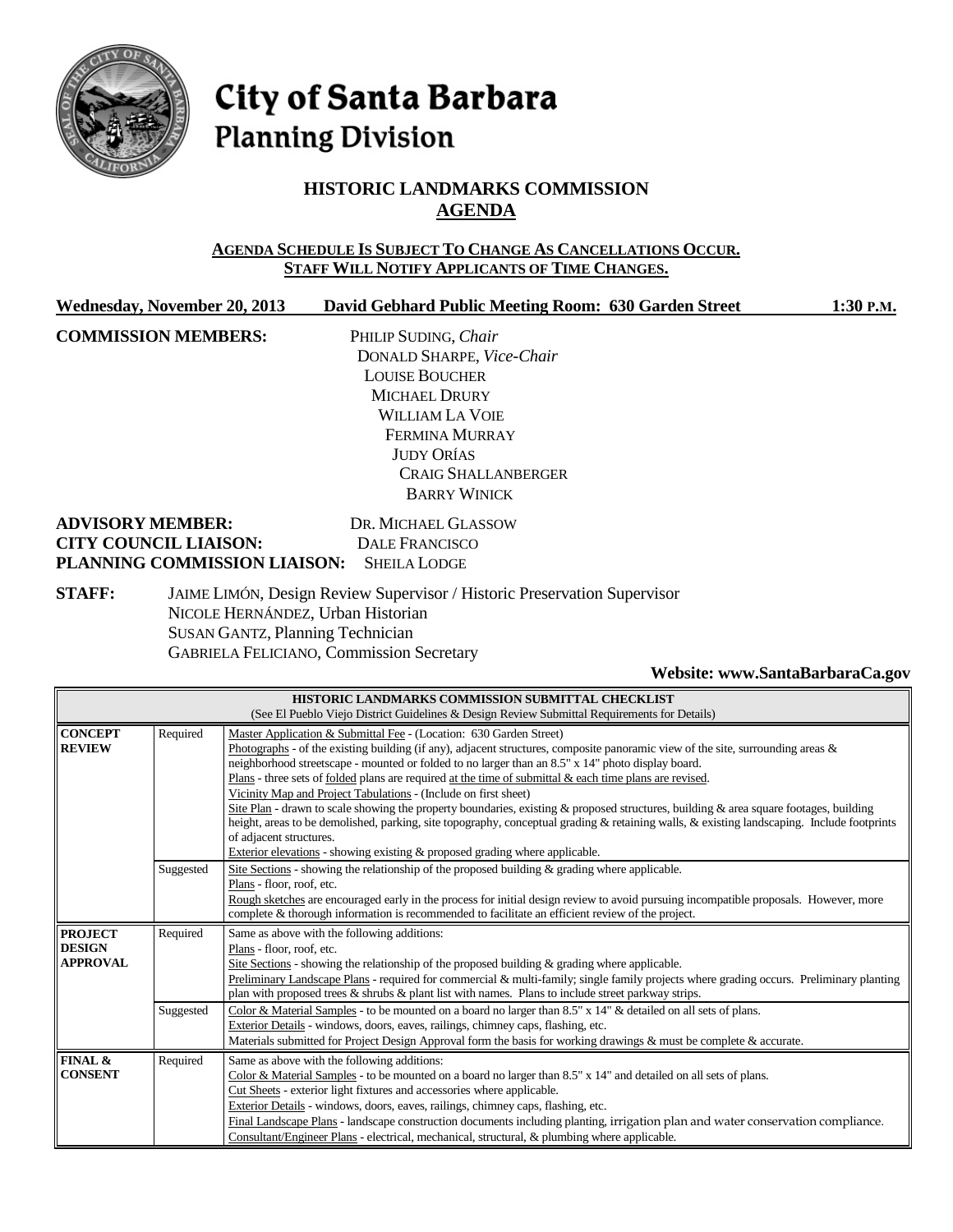**AGENDAS, MINUTES, REPORTS, PLANS & PUBLIC RECORD WRITINGS.** Copies of all documents relating to agenda items are available for review at 630 Garden Street and agendas and minutes are posted online at [www.SantaBarbaraCA.gov/HLC](http://www.santabarbaraca.gov/HLC). If you have any questions or wish to review the plans, please contact Susan Gantz, Historic Landmarks Commission (HLC) Planning Technician, at (805) 564-5470, ext. 3311, or by email at [SGantz@SantaBarbaraCA.gov](mailto:SGantz@SantaBarbaraCA.gov). Office hours are 8:30 a. to 4:30 p.m., Monday through Thursday, and every other Friday. Please check our website under *City [Calendar](http://www.santabarbaraca.gov/calendar)* to verify closure dates. **Materials related to an item on this agenda submitted to the HLC after distribution of the agenda packet are available for public inspection in the Community Development Department located at 630 Garden Street, during normal business hours.** Writings that are a public record under Government Code § 54957.5(a) and that relate to an agenda item for an open session of a regular meeting of the HLC and that are distributed to a majority of all of the members of the HLC during the meeting are available for public inspection by the door at the back of the David Gebhard Public Meeting Room, 630 Garden Street, Santa Barbara, CA.

**PUBLIC COMMENT.** The public has the opportunity to comment on any item on today's agenda. The Chair will announce when public testimony can be given for each item on the agenda. Speaker slips are available by the door and should be filled in and handed to the HLC Secretary (adjacent to the window) before the agenda item begins. Please indicate which item you would like to address on the speaker slip and, in your testimony, which portion of the project you will be addressing in your comments. Each speaker is allocated two minutes for public comment due to time constraints. Written public comment letters and emails received prior to the meeting are typically distributed to the HLC at their meeting.

**STATE POLITICAL REFORM ACT SOLE PROPRIETOR ADVISORY.** State law, in certain circumstances, allows an architect, engineer or a person in a related profession who is a "sole practitioner" to make informational presentation of drawings or submissions of an architectural, engineering, or similar nature to the same Board on which they are seated, if the practitioner does not advocate for the project. Full details regarding this exception are posted in the back of the David Gebhard Public Meeting Room and available at the Community Development Department located at 630 Garden Street, Santa Barbara, CA.

### **PLEASE BE ADVISED**

The following advisories are generally also contained in the City's Historic Landmarks Commission General Design Guidelines and Meeting Procedures (HLC Guidelines). The specific HLC Guideline number related to each advisory is listed in parenthesis after each advisory. Applicants are encouraged to review the full version of the HLC Guidelines.

- The approximate time the project will be reviewed is listed to the left of each item. **It is suggested that applicants arrive 15 minutes early.** The agenda schedule is subject to change as cancellations occur. Staff will notify applicants of time changes. (3.2.2)
- The applicant's presence is required. If an applicant is not present, the item will be postponed indefinitely. If an applicant cancels or postpones an item without providing advance notice, the item will be postponed indefinitely and will not be placed on the following HLC agenda. In order to reschedule the item for review, a rescheduling fee will be paid and the applicant must fill out and file a Supplemental Application Form at 630 Garden Street (Community Development Department) in addition to submitting appropriate plans. (3.2.4)
- Substitution of plans is not allowed. If revised plans differing from the submittal sets are brought to the meeting, motions for Project Design Approval or Final Approval will be contingent upon staff review for code compliance. (3.2.4)
- Concept review comments are generally valid for one year. Per SMBC 22.22.180, a project design approval is valid for three years from the date of the approval unless a time extension has been granted or a building permit has been issued. Projects with a valid land use approval will also automatically extend the project design approval expiration date. (3.2.9) An HLC approval does not constitute a Zoning clearance or a Building and Safety Permit.
- All approvals made by the HLC are based on compliance with Municipal Code Chapter 22.22 and with adopted HLC guidelines. Decisions of the HLC may be appealed to the City Council. For further information on appeals, contact the Planning Division Staff or the City Clerk's office. Appeals must be in writing and must be filed with the City Clerk at City Hall, 735 Anacapa Street, within ten (10) calendar days of the meeting and which the Board took action or rendered its decision. (3.2.9)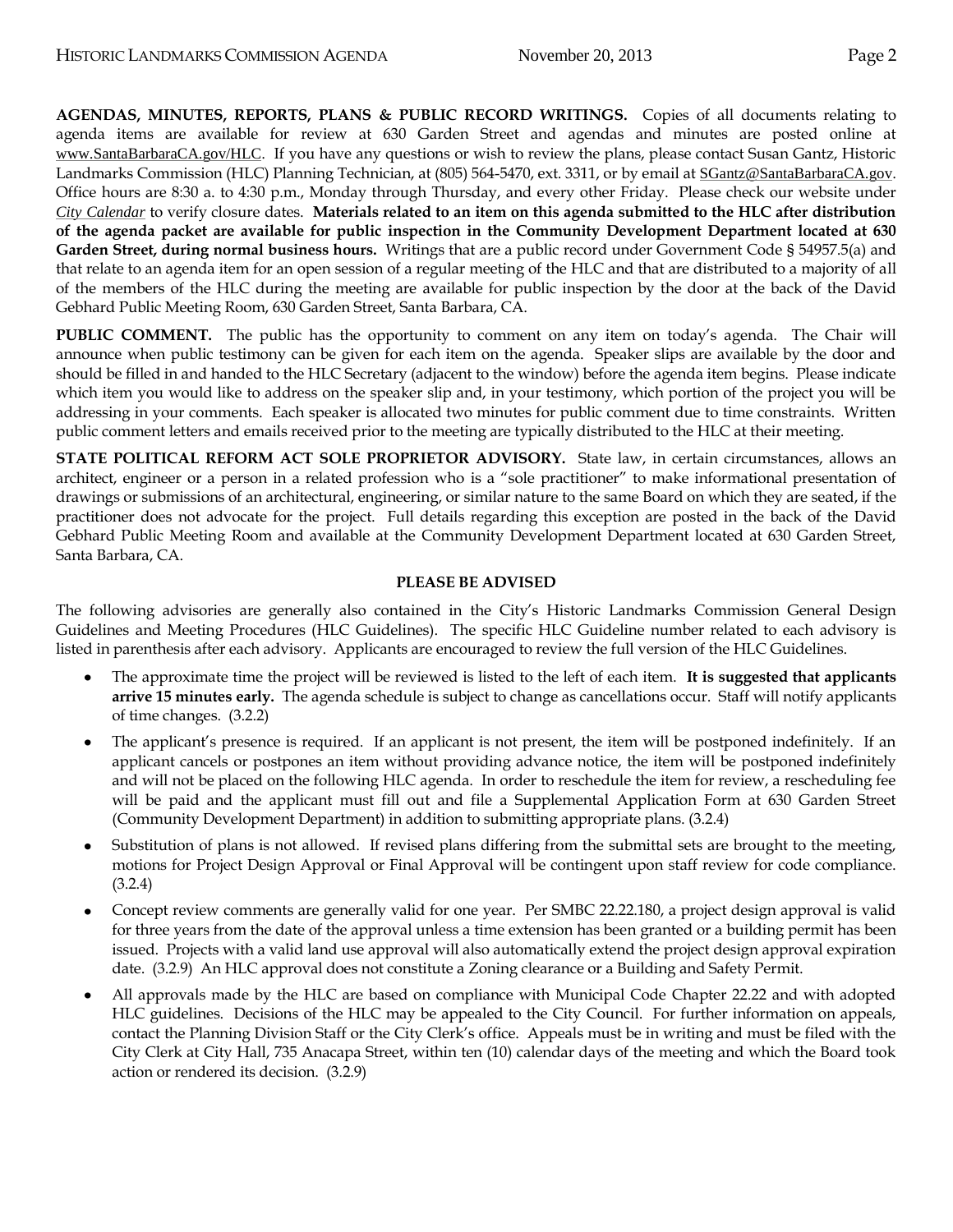- CEQA Guidelines §15183 Exemptions (Projects Consistent with General Plan). Under this California  $\bullet$ Environmental Quality Act (CEQA) Guidelines section, projects with new development (new nonresidential square footage or new residential units) qualify for an exemption from further environmental review documents if (1) they are consistent with the General Plan development density evaluated in the 2011 General Plan Program Environmental Impact Report, and (2) any potentially significant project-specific impacts are addressed through existing development standards. Section 15183 exemptions are determined by staff based on a preliminary environmental review process. A decision-maker CEQA finding is required for a Section 15183 exemption. City Council General Plan environmental findings remain applicable for the project.
- **AMERICANS WITH DISABILITIES ACT:** In compliance with the Americans with Disabilities Act, if you need special assistance to gain access to, comment at, or participate in this meeting, please contact the Planning Division at (805) 564-5470, ext. 3310. If possible, notification at least 48 hours prior to the meeting will enable the City to make reasonable arrangements in most cases.

### **LICENSING ADVISORY:**

The Business and Professions Code of the State of California and the Municipal Code of the City of Santa Barbara restrict preparation of plans for certain project types to licensed professionals. See HLC Guidelines 2.12 and 3.1.2C for specific information.

### **NOTICE:**

- A. On Friday, November 15, 2013, at 4:00 P.M., this Agenda was duly posted on the indoor and outdoor bulletin boards at the Community Development Department, 630 Garden Street, and online at [www.SantaBarbaraCa.gov/hlc](http://www.santabarbaraca.gov/hlc) .
- B. This regular meeting of the Historic Landmarks Commission will be broadcast live on TV Channel 18, or on your computer, via <http://www.citytv18.com/schedule.htm> . City TV-18 will also rebroadcast this meeting in its entirety on Friday at 1:00 p.m. An archived video copy of this meeting will be viewable on computers with high speed internet access the following Monday at [www.SantaBarbaraCa.gov/hlc](http://www.santabarbaraca.gov/hlc) and then clicking Videos under Explore*.*

### **GENERAL BUSINESS:**

A. Public Comment:

Any member of the public may address the Historic Landmarks Commission for up to two minutes on any subject within their jurisdiction that is not scheduled on this agenda for a public discussion. The total time for this item is ten minutes. (Public comment for items scheduled on today's agenda will be taken at the time the item is heard.)

- B. Approval of the minutes of the Historic Landmarks Commission meeting of **November 6**, 2013.
- C. Consent Calendar.
- D. Announcements, requests by applicants for continuances and withdrawals, future agenda items, and appeals.
- E. Subcommittee Reports.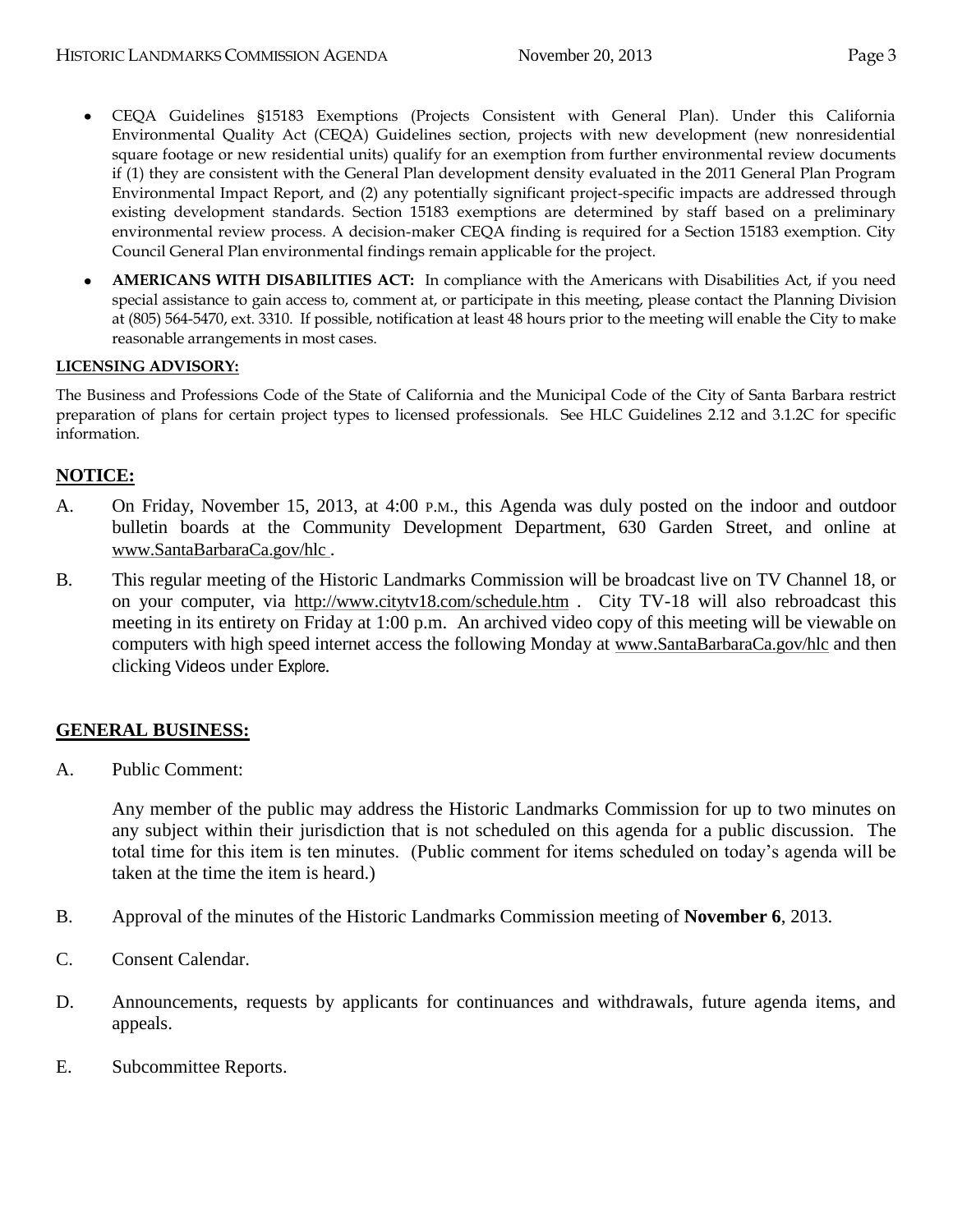### **PUBLIC HEARING**

### **1. 1236 GARDEN ST**

**(1:45)** Assessor's Parcel Number: 029-131-001

Staff Member: Nicole Hernández, Urban Historian

(Consideration to adopt a resolution to designate the "Queen Anne Free Classic residence" constructed c. 1898-1903 as a City of Santa Barbara Structure of Merit.)

### **PUBLIC HEARING**

### **2. 1601 STATE ST - EL PRADRO INN**

**(1:55)** Assessor's Parcel Number: 027-181-008 Staff Member: Nicole Hernández, Urban Historian

(Consideration to adopt a resolution to designate the "Vernacular Mid-Century Modern Motor Inn" constructed in1959 as a City of Santa Barbara Structure of Merit.)

### **HISTORIC STRUCTURES REPORT**

### **3. 2525 SANTA BARBARA ST** E-1 Zone

**(2:05)** Assessor's Parcel Number: 025-041-010 Application Number: MST2013-00451 Owner: Raymond Karam Applicant: Ronald Nye, Historian

> (Historic Structures/Sites Report to analyze the historical significance of an existing single-family dwelling.)

> **(Review of a Historic Structures/Sites Report prepared by Ronald L. Nye, Ph.D. The report found that the residence does not qualify as a historic resource under City guidelines.)**

### **MISCELLANEOUS ACTION ITEM**

### **4. 34 E PADRE ST** E-1 Zone

**(2:15)** Assessor's Parcel Number: 025-312-044 Application Number: MST2013-00473 Owner: Elizabeth Lepley and Lawrence Gore Architect: Wade Davis Design

(Proposal for a 471 square foot single-story addition to an existing two-story, 2,446 square foot singlefamily dwelling with attached 583 square foot two-car garage. The project includes the relocation of a window and the removal of two windows on the second floor, removal of a door on the ground floor, removal of a post and replacement of a beam in the existing garage, and the extension of an existing uncovered patio. This project will result in a total development of 3,500 square feet on a 15,160 square foot parcel, or 0.23 guideline floor-to-lot area ratio (FAR). This Spanish Colonial Revival house was designed by Russel Ray in 1929, retains a high amount of original materials, and conveys significant historic integrity.)

**(Request by Staff to add the structure at 34 E. Padre Street to the City's List of Potential Historic Resources.)**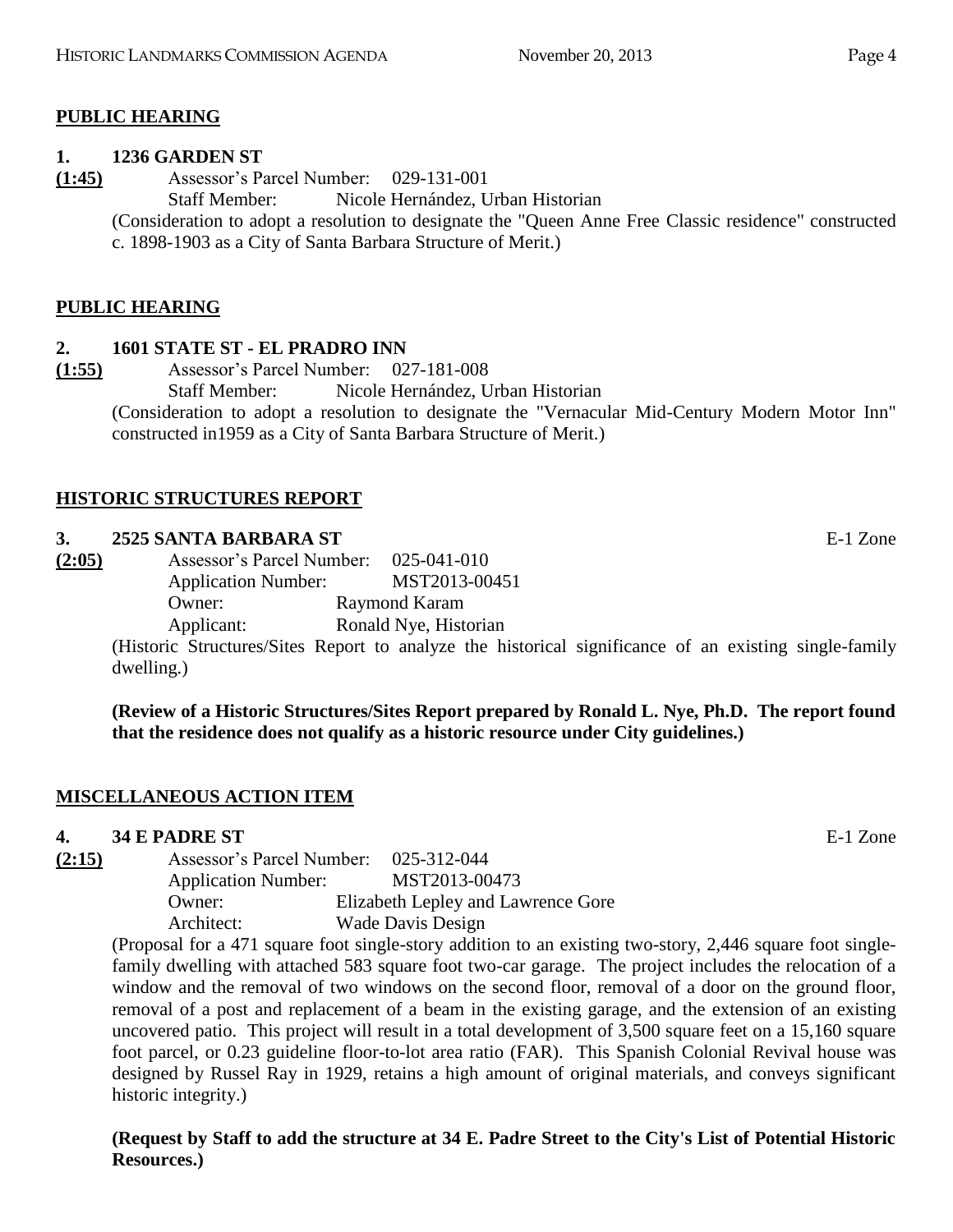## **CONCEPT REVIEW - NEW**

### **5. 34 E PADRE ST** E-1 Zone

**(2:20)** Assessor's Parcel Number: 025-312-044 Application Number: MST2013-00473 Owner: Elizabeth Lepley and Lawrence Gore Architect: Wade Davis Design

(Proposal for a 471 square foot single-story addition to an existing two-story, 2,446 square foot singlefamily dwelling with attached 583 square foot two-car garage. The project includes the relocation of a window and the removal of two windows on the second floor, removal of a door on the ground floor, removal of a post and replacement of a beam in the existing garage, and the extension of an existing uncovered patio. This project will result in a total development of 3,500 square feet on a 15,160 square foot parcel, or 0.23 guideline floor-to-lot area ratio (FAR). This Spanish Colonial Revival house was designed by Russel Ray in 1929, retains a high amount of original materials, and conveys significant historic integrity.)

**(Action may be taken if sufficient information is provided. Requires Neighborhood Preservation Ordinance findings.)**

## **CONCEPT REVIEW - NEW**

### **6. 515 STATE ST** C-M Zone

**(2:40)** Assessor's Parcel Number: 037-172-006 Application Number: MST2013-00478 Owner: Ray Mahboob Architect: DMHA

(Proposal for a legal change of use and alterations to the State Street elevation including recessing the doors and windows to their original built location. This will result in a credit of 461 square feet of floor area. Also proposed is to reconstruct an enclosed loading dock at the rear elevation and add 16 square feet of floor area, construct a new trash enclosure, and restripe the existing parking lot where eight parking spaces are required but 16 parking spaces are being proposed. The total net credit of nonresidential floor area is 445 square feet. This is on the City's List of Potential Historic Resources: "Automotive and Machine Shop, L.N. Diedrich Building.")

### **(Action may be taken if sufficient information is provided.)**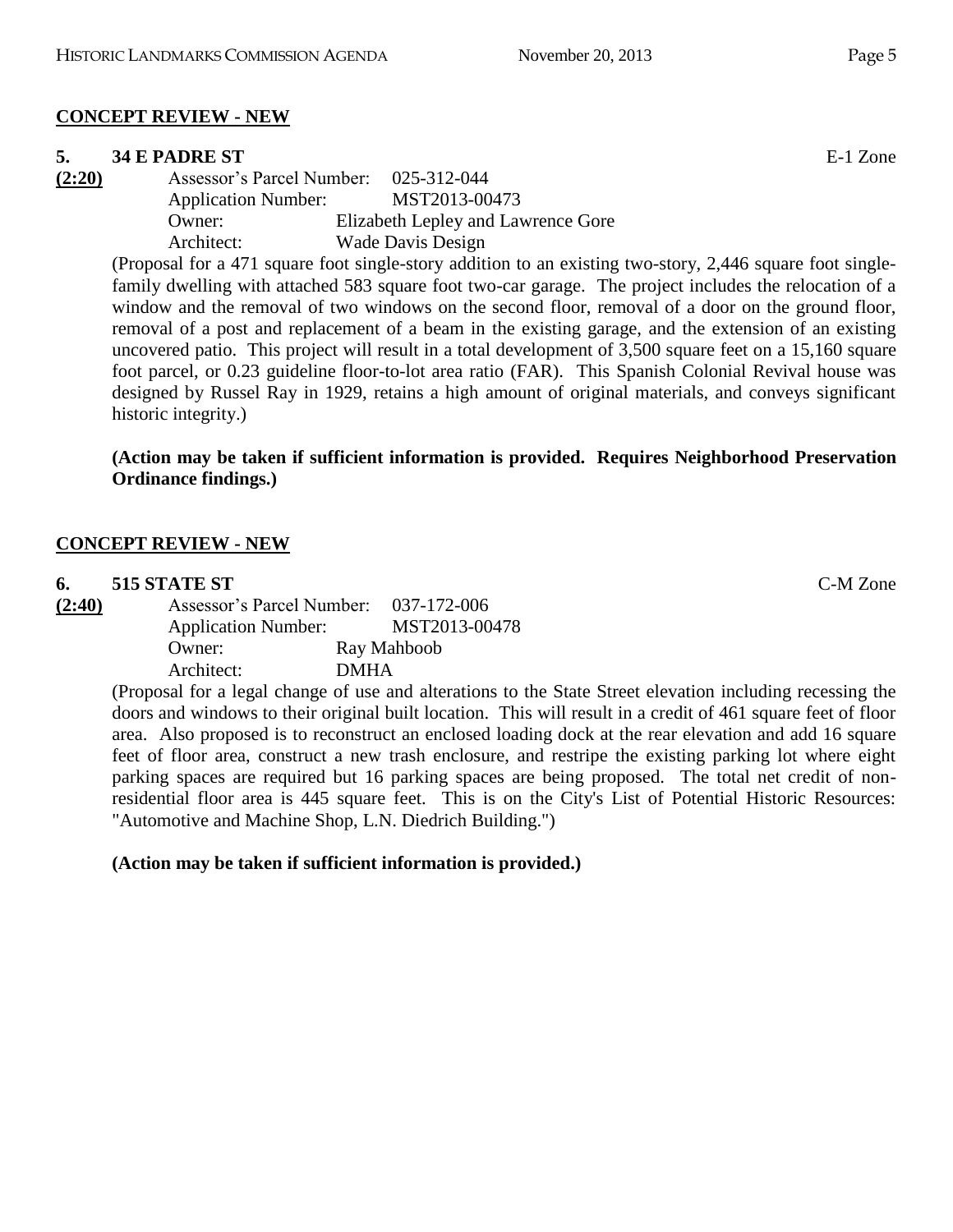## **ARCHAEOLOGY REPORT**

## **7. 2082 LAS CANOAS RD** A-1 Zone

**(3:00)** Assessor's Parcel Number: 021-030-037 Application Number: MST2012-00262 Owner: Ron Petelski Architect: James Mcclintock Engineer: Victor Beck Applicant: David Stone, Archaeologist

(Proposal for site grading; construction of multiple retaining walls; to level, extend, and pave the driveway; and create a building pad for a future residence located on a 3-acre parcel in the Hillside Design District. The proposal involves 1,250 cubic yards of cut, 1,250 cubic yards of fill, and 1,000 cubic yards of recompaction to be balanced on site. Retaining walls include a new 120 linear foot retaining wall ranging in height from 6-inches to 12 feet, a new 200 linear foot retaining wall ranging in height from 4- to 5-feet, and a new 145 linear foot 6-foot tall site wall. The proposal will address violations identified in enforcement case ENF2012-00172.)

**(Review of a Phase 2 Archaeological Investigation prepared by David Stone and Ken Victorino of Dudek. Page 11 of the report recommends actions to minimize impacts to the archaeological resource including a conservation easement. The Phase I Archaeological Resources Report and an Addendum were accepted by the HLC on January 30, 2013.)**

## **CONCEPT REVIEW - NEW**

| 8.     | 121 STATE ST               |                                                                                                      | $HRC-2/SD-3$ Zone |
|--------|----------------------------|------------------------------------------------------------------------------------------------------|-------------------|
| (3:15) |                            | Assessor's Parcel Number: 033-075-001                                                                |                   |
|        | <b>Application Number:</b> | MST2013-00467                                                                                        |                   |
|        | Owner:                     | Santa Barbara Beach House Hotel, LP                                                                  |                   |
|        | Agent:                     | <b>Brooke Kelloway</b>                                                                               |                   |
|        | <b>Business Name:</b>      | Museum of Contemporary Art                                                                           |                   |
|        |                            | (Proposal to paint a temporary black and white mural on the south elevation of an existing two-story |                   |

(Proposal to paint a temporary black and white mural on the south elevation of an existing two-story building. The mural will remain on the building wall from January 25 through December 7, 2014. Review by the Visual Art in Public Places Committee is required.)

**(Action may be taken if sufficient information is provided.)**